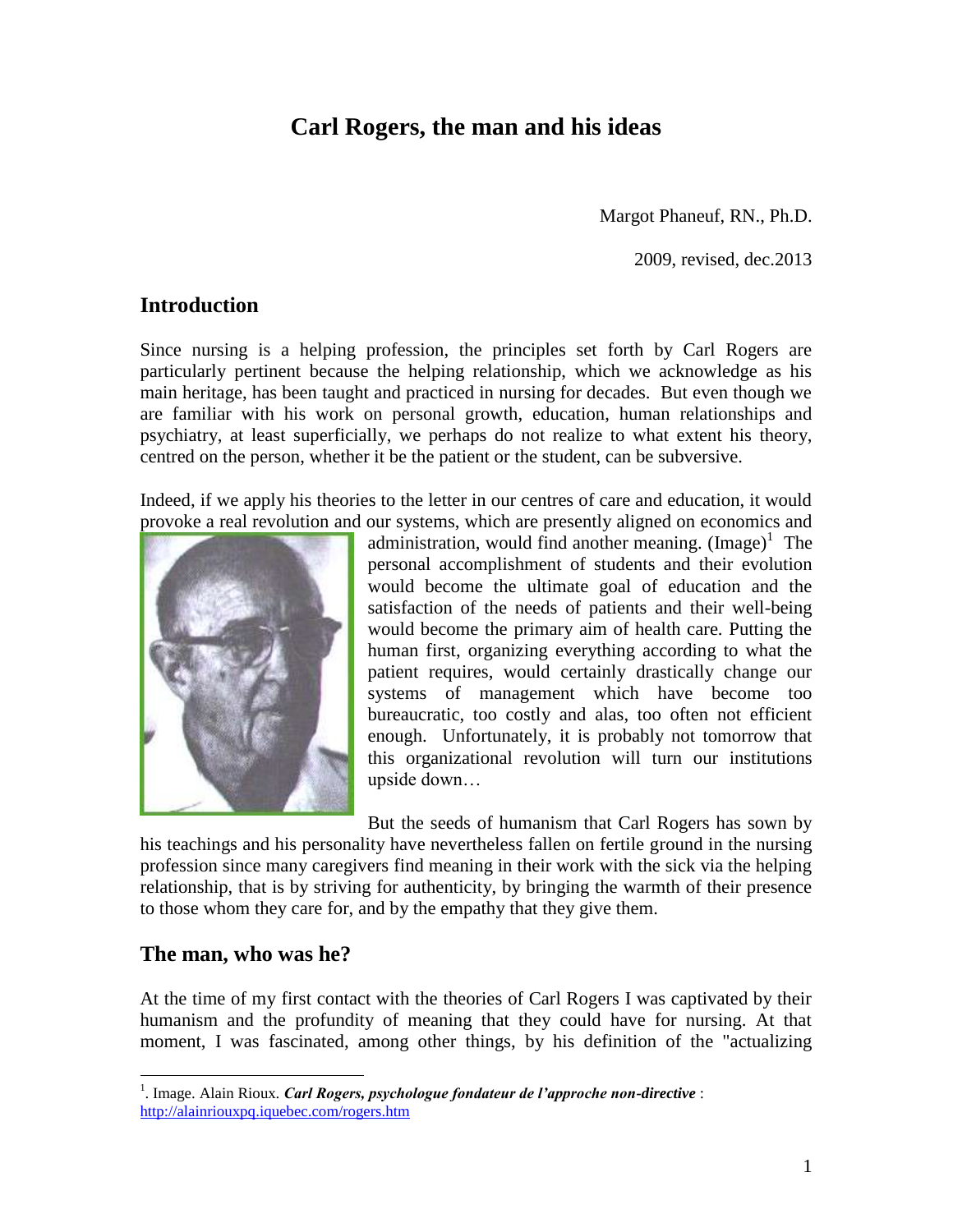tendency" which drives humans to evolve. He compared it to the vital force that can be found in the acorn of an oak tree and is what makes it grow, with time and essential conditions, to become a giant. In essence he said: "There is in man all that is required for him to evolve, just as in an oak acorn there is all that is necessary to make a big tree."

Later, when I became better acquainted with his personal and professional evolution, the memory of this beautiful comparison came back to me and I was not surprised to learn to what extent nature was part and parcel of his youth, and that he had even begun his studies in agronomy. His experience in a rural environment shows through in his preoccupation for the unfailing personal growth of all beings from the germination of their potential possibilites.

Born on January 8, 1902 at Oak Park, near Chicago, Carl Ransom Rogers grew up in a profoundly Christian family of six children. Living on a farm, he received a strict religious education, and grew up rather isolated,



and withdrawn. As a result of his university education in agronomy and his own personal curiosity, he developed a scientific and pragmatic attitude that characterised him all his life and enabled him to become a renowned researcher. (Mariam Kinget et Carl Rogers, 1962, tome 1, p. 148).

However, in 1920, his education and his profound preoccupations led him to switch to



theology with a view to eventually becoming a minister. He was chosen along with other students to go on a trip to China. This opening on the world, this immersion in other beliefs, other cultures and other ways of seeing life, shook his beliefs. (Carl Rogers, 1966, p. 6.). At the end of his studies, he bid farewell to his family, married a childhood friend and left to study in a very liberal seminary in New York. There he made his first contact with the world of the relationship to the other, the kind of relationship that he had lacked in his childhood and which became his favourite subject.

In 1926, he again changed his orientation and took up studies in clinical psychology and education in which he obtained a doctorate.

His subsequent work for a society for the prevention of cruelty to children and his practice with problem children, led him to realize the limits of the methods that were then currently used. But these jobs brought him in contact with children and he even became a director of a centre for child counseling. All the while, he pursued his studies on relationships and the analysis of the counseling relationship from which he gleaned many insights that later marked his writings.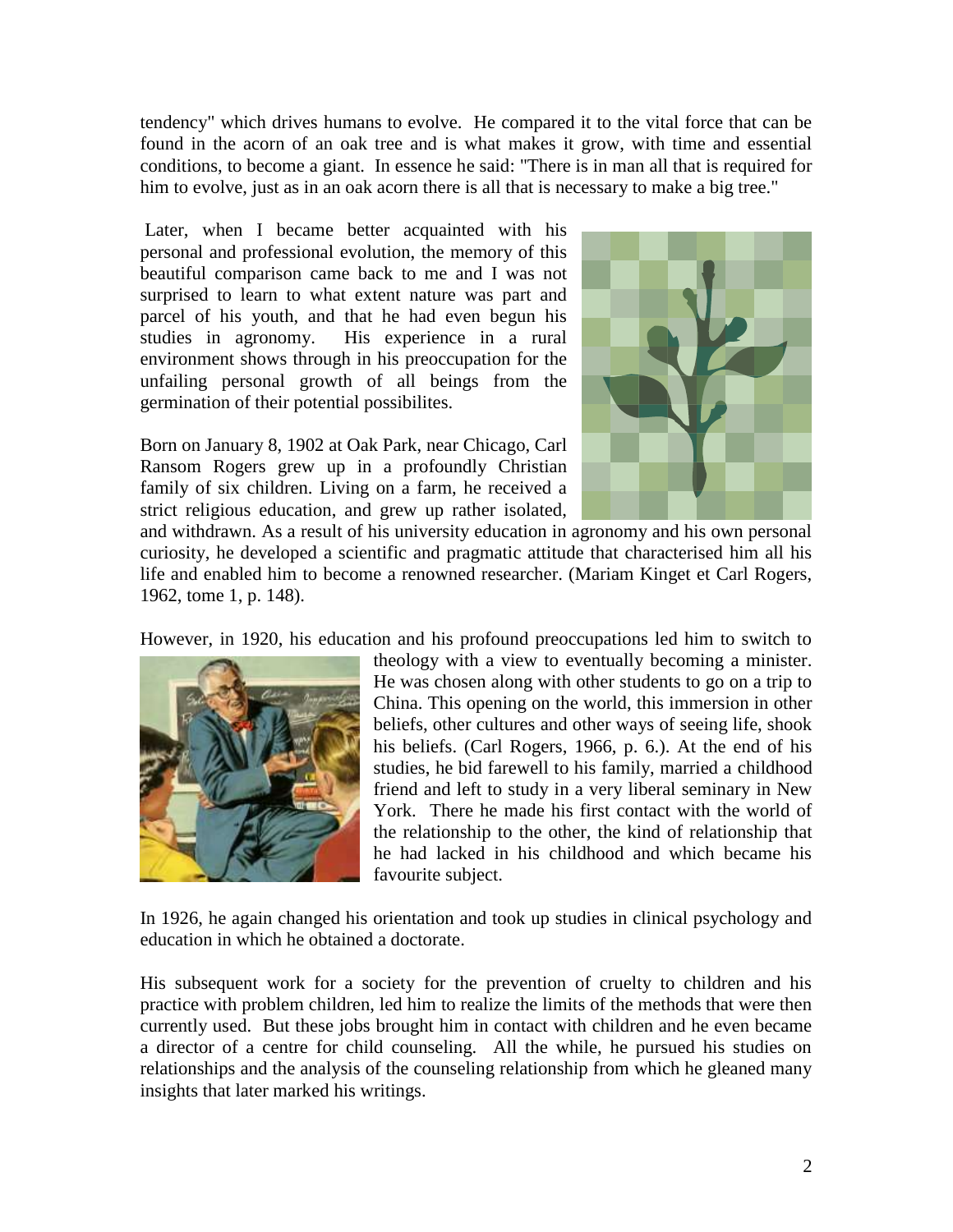#### **A break with the dominant ideas of his time**

Feeling constrained by the behaviourist and Freudian theories of the time, and armed with the strategies of directive counseling that he had learned, Carl Rogers felt the need to develop other ways of doing which had greater respect for the freedom and dignity of the person. For example, he questioned the limitations of behaviourist psychology that studied mechanisms of behaviour by looking only at outward behaviours that could be recorded and measured. These theories essentially considered behaviour as responses to the environment or to stimuli and reduced all to conditioning, which Carl Rogers had trouble accepting.<sup>2</sup>

### **Beneficial influences**

He was however influenced by other approaches such as the Gestalt theory and the theory of the individual self, promulgated by Otto Rank, whose opinions on psychoanalysis he shared. Rank had written, "With Freud, the self or ego is in a way stuck between two invincible forces: the interior id and the exterior super ego, of which they are barely a passive tool. One is consquently driven by the libido of the id and inhibited by moral factors inherited from our parents."<sup>3</sup>, (Mariam Kinget et Carl Rogers, 1962, tome 1, p. 149). His personal reflexions on these subjects enabled him to resolve his own internal conflict caused by the dominant theories and to finally find his own way which would mark the "disciplines of the helping relationship" such as education and nursing.

### **A productive career**

His publications, which were already well received, and the influence of his ideas prompted him to occupy a university chair in the Faculty of Psychology and Psychiatry at the University of Ohio in 1940, and later at the University of Chicago, where he published his famous book, *Client-Centered Therapy* which set the basis for his now famous approach. In 1961, he published *On Becoming a Person* in which he explained personal growth and the conditions required for listening to others and the practice of the helping relationship.

### **The later years of a full life**

Then came the moment of disillusion. Disenchanted by university life on his return to the University of Wisconsin, from 1964 on he worked solely in private institutes and founded the Centre for Studies of the Person at La Jolla in California. In 1969, he published *Freedom to Learn,* which brought a breath of fresh air to the world of education. He profoundly influenced this rigid environment, too often limited by inflexible, authoritarian, dogmatic and limiting theories.

<sup>&</sup>lt;sup>2</sup>. Le béhaviorisme :<http://agora.qc.ca/mot.nsf/Dossiers/Behaviorisme>

<sup>&</sup>lt;sup>3</sup>. Otto Rank : [http://www.megapsy.com/Textes/Rank/biblio013.htm\)](http://www.megapsy.com/Textes/Rank/biblio013.htm)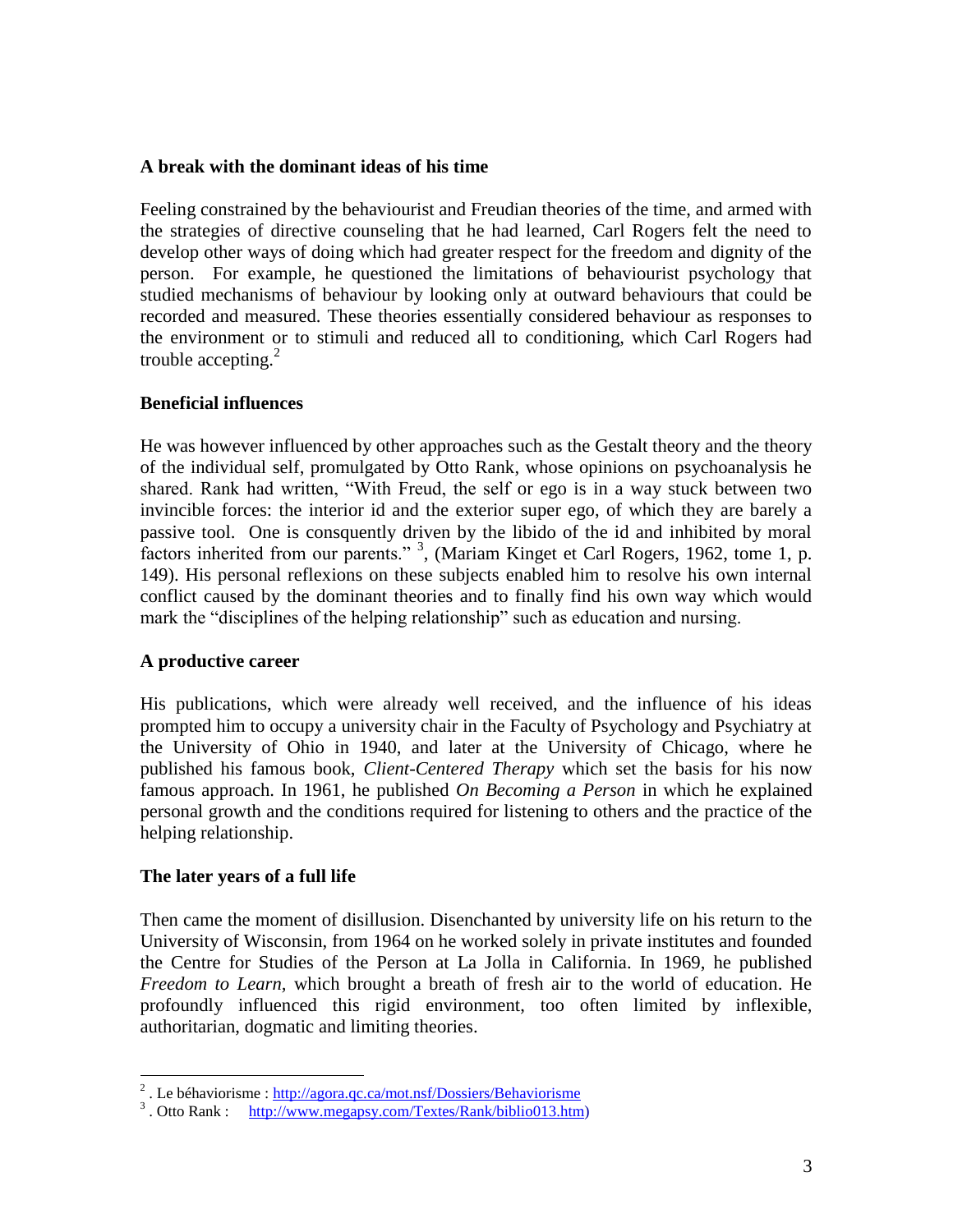After a full life, numerous publications, rigourous research, memorable encounters around the world and a remarkable influence on psychology and education, he died on February 4, 1987 in California after surgery for a fractured pelvis suffered during a fall. He was internationally recognized for his exceptional contributions. President Carter hailed him as a "peace maker"<sup>4</sup> (André Peretti : [http://www.unpsy.fr/mort\\_rogers.html](http://www.unpsy.fr/mort_rogers.html))<sup>1</sup>. His works have become classics and continue to influence our approach to teaching and learning and to modulate our relationship to the patient.

### **Rogerian theories that have influenced us**

From the very beginning, the ideas of Carl Rogers made their mark. He himself was astonished at the breadth of his own influence.



Among the dominant ideas of Carl Rogers which have most influenced us in nursing, are without a doubt, those concerned with the helping relationship and those which deal with education. His writings and conferences on these subjects have had extraordinary notoriety around the world and were

**We Understanding implies a risk. If I** allow myself to really understand another person, this understanding may change me. And we fear change. **Esta Le développement de la personne.** Paris, Dunod, 1968, p. 17 (On becoming a person.)

 $\overline{a}$ <sup>4</sup>. André Peretti [: http://www.unpsy.fr/mort\\_rogers.html.](http://www.unpsy.fr/mort_rogers.html)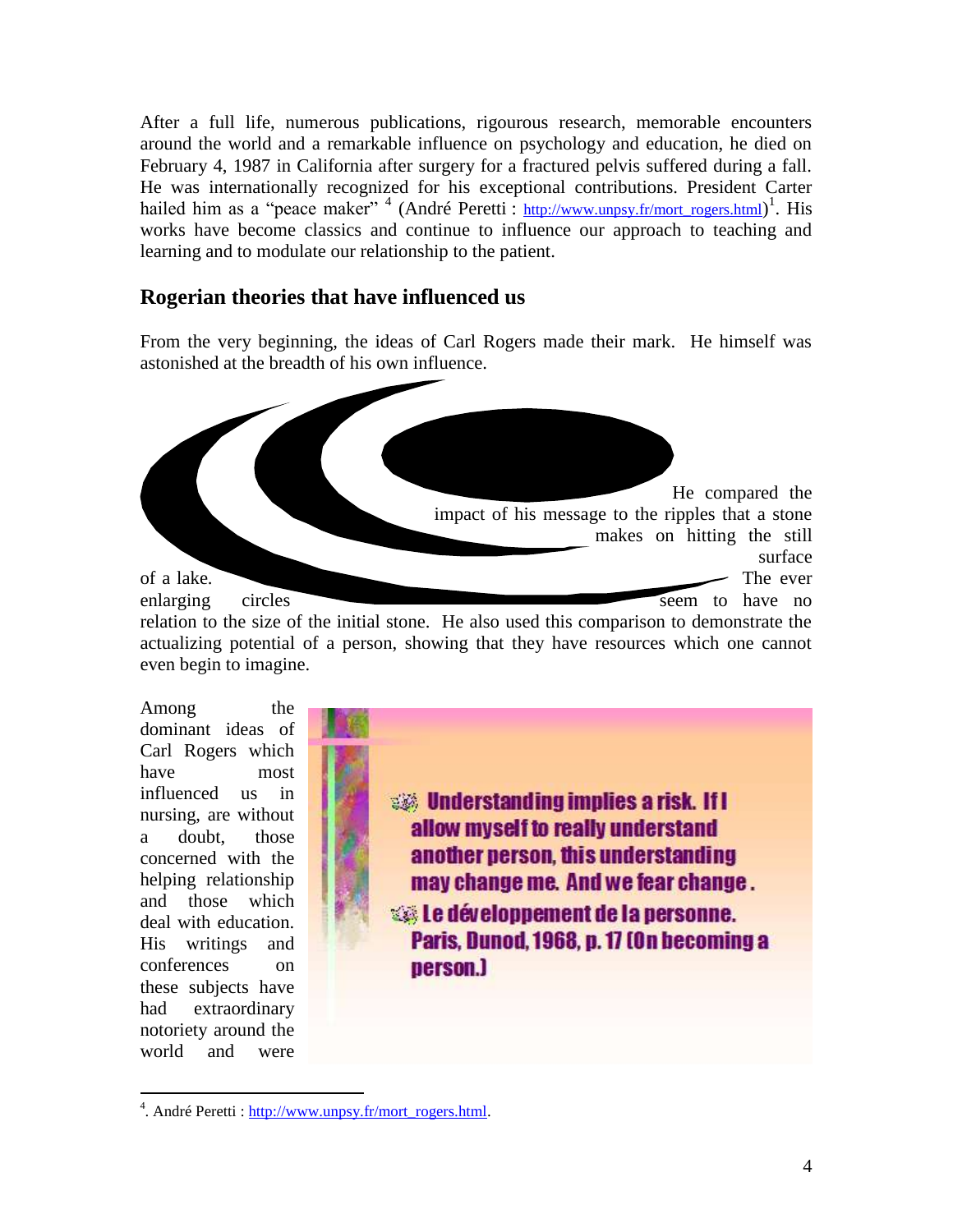rapidly known in Quebec and have enriched our teaching and our relationship with patients.

## **The helping relationship**

The helping relationship is now well known and we take it almost for granted since it is so familiar to us, being part and parcel of our basic nursing principles. But we should think about the effect of this concept in its own time as a revolution and a renewal as much in the domain of health care as in the realm of education. It was a wake-up call to unexplored horizons. Such openness to the other was previously unknown.

It is true that, based as it was on his fundamental confidence in man, his client-centred approach aimed at the constructive actualization of the possibilities of a person and their evolution towards well-being is not always obvious. Indeed, it puts the relationship at the centre of the caring process such that the nurse, conscious of her own identity and her own limits, opens herself to the experience of the other and accepts it in an unconditional manner. Penetrating the patient's universe, she manifests positive consideration, respecting his freedom and dignity thus becoming an empathetic and non-directive companion of their suffering. In his time this was extremely innovative.

But one aspect of this approach, which is particularly delicate, is that in order to put it into practice, the qualities of being of the caregiver are strongly sollicited and the relational climate which is established becomes essential to facilitate the process of growth. The caregiver's authenticity, congruence and capacity to listen are primordial. The qualities of presence, empathy, congruence and unconditional acceptance are prerequisites in order to establish this relationship. One can easily understand that these are very demanding conditions (Margot Phaneuf, 2002, p. 320-380).

Under the influence of Carl Rogers, the climate of the caring relationship slowly evolved to become less authoritarian. He also popularised the term " counselling" which corresponded better to the idea that he had of the therapist-patient encounter. He also contributed to the expansion of psychotherapy by his non-directive approach centred on the emotional aspects of a problem rather than on their intellectual or pathological aspect. His first objective was to enable the person to rediscover the meaning of their life, their dignity and self-esteem in order to help them discover the best direction to take and to identify, if possible, their own solutions. Again, his ideas drastically changed the established order.

## **The Rogerian view of learning**

We associate the name of Carl Rogers with empathy and the helping relationship, which are so important in nursing, but we do not always realize the important influence that he had on education. His vision in this domain was also innovative. He saw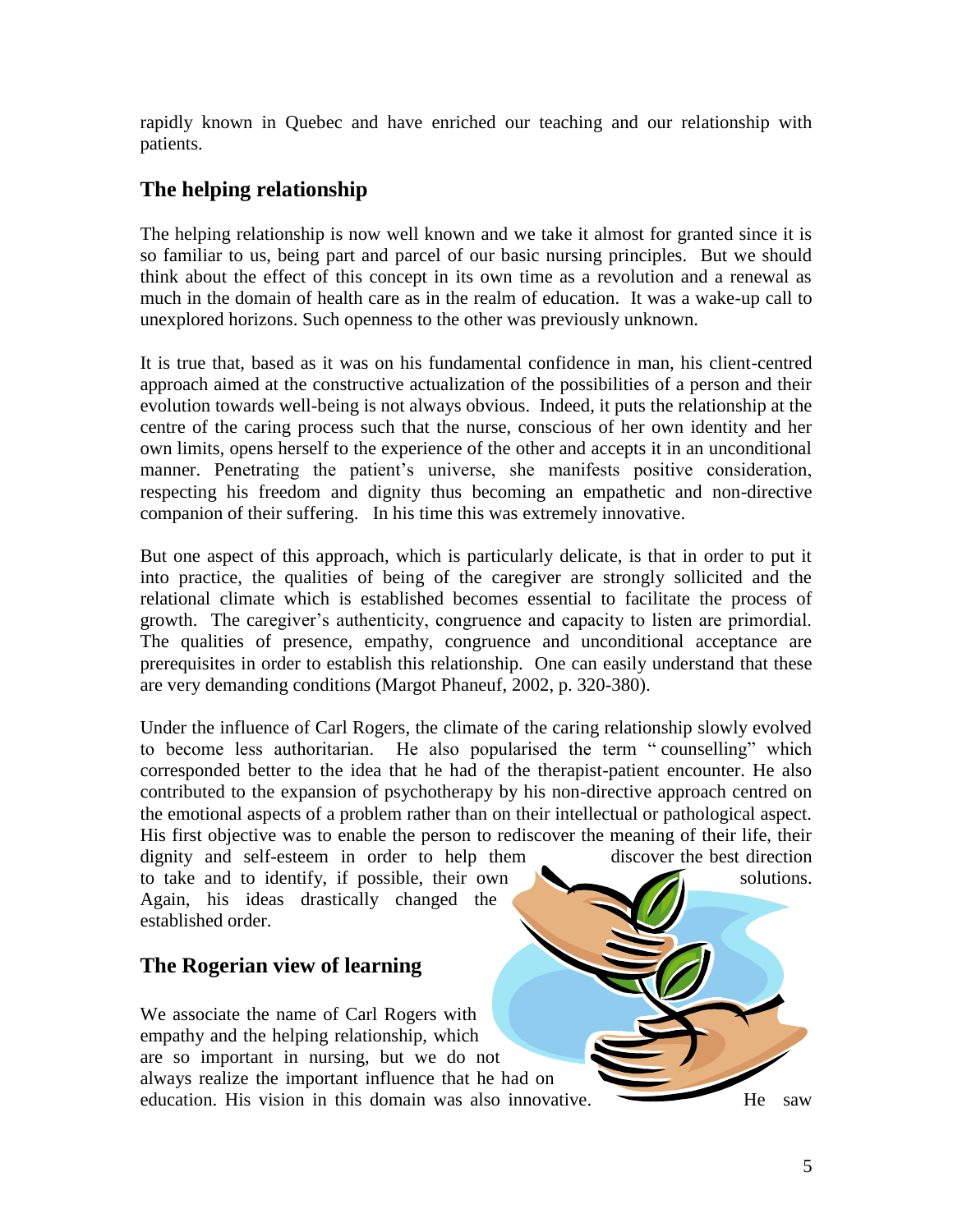the student as responsible, autonomous and possessing an aptitude for learning. The same conditions as described for the helping relationship, that of a facilitating atmosphere, also apply to education. Consequently, in this light, confidence in the student, the respect of their individuality, their capacity to make choices and their creativity are essential to the teacher. Acceptance, non-direction and positive consideration are not to be mistaken for an attitude of laisser-faire but rather as conditions for the cultivation of a space where the student can grow.

The teacher thus becomes a resource person, a facilitator of learning.<sup>2</sup> This manner of considering education was revolutionary and Rogers justified it by saying that [...] If we want citizens who can live in the constantly changing world which is ours, we can only achieve this if they become apprentices, acting and taking responsibility for their acts [...] in the actual state of knowledge, this type of apprentice develops best in a relationship which permits growth which is facilitating, in other words, in the context of a relationship with a person. $5$ 

# **A great humanist and pacifist**

Towards the end of his  $\triangle$  life, Carl Rogers set aside his study of human relationships and individual problems to turn to social and political problems.

> He thus enlarged his vision, and became interested in communities and world problems. He said in substance "I am an explorer in my own way and what one does not realize is that what I am talking about signifies a major transformation of our actual institutions". For this reason his

ideas were controversial and created fear. Moreover, suspicious of orthodoxies and hierarchies of all kinds, a new and rare phenomenon in the political world, he was mostly preoccupied with authenticity and personal fulfillment, rejecting the race for honours, productivity and power. These ideas may seem idealistic and completely unrealistic but it is probably true that if we want humanity to have a future, we will have to evolve a new kind of human who possesses the capacity to live harmoniously with other beings.

## **Conclusion**

The ideas of Carl Rogers are profoundly original. Whether it is in the domain of counseling, education, nursing or politics, his teachings have left their mark and are always up pertinent. All of these aspects presuppose demanding applications however, they enable us to envision an evolving society where by actively listening to the other, in

 5 . Quotations taken from Liberté pour apprendre: [http://www.gilles-jobin.org/citations/?P=r&au=301\)](http://www.gilles-jobin.org/citations/?P=r&au=301).